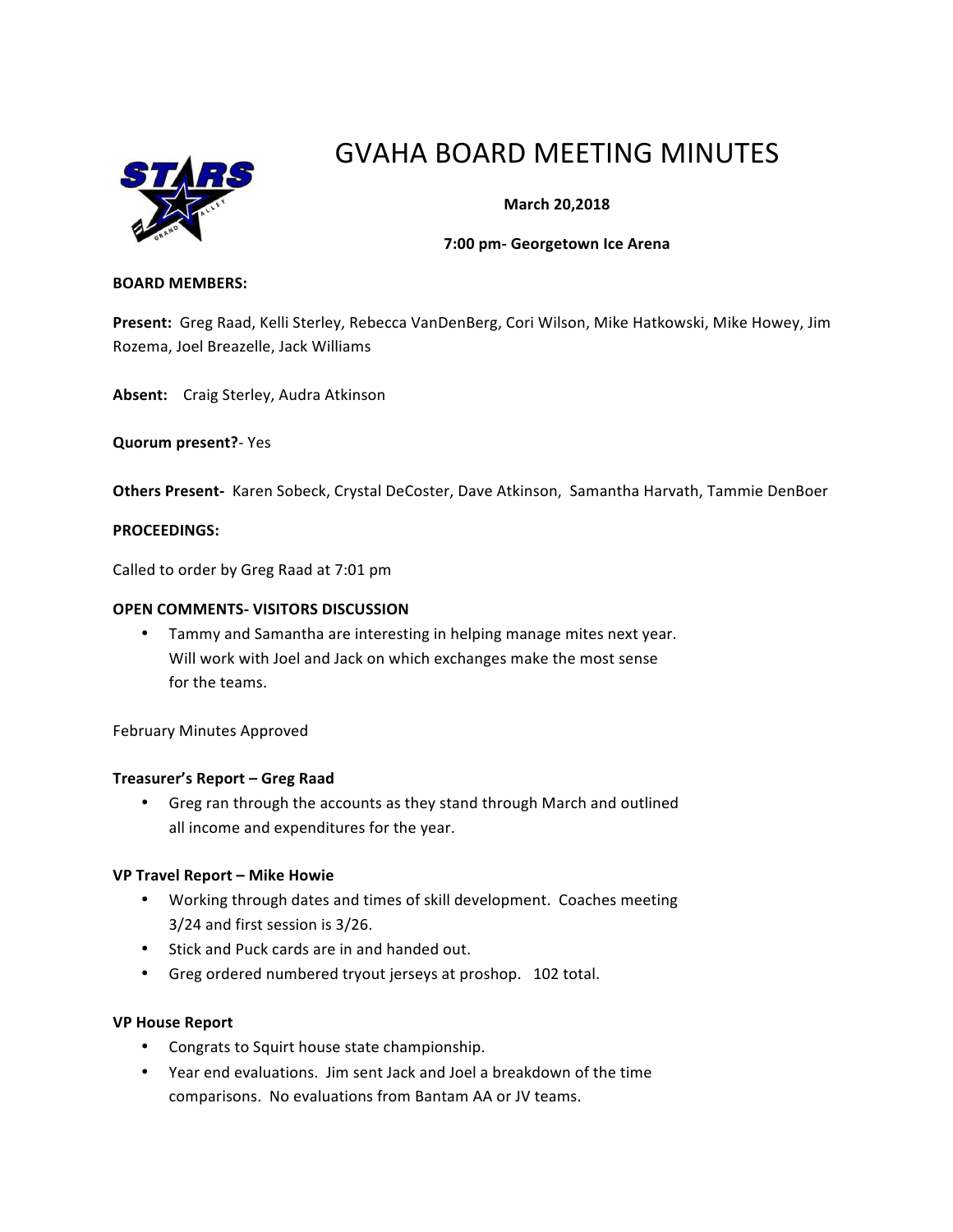- $\circ$  Joel would like to have the opportunity to add subjective comments to the evaluations pertaining to hockey IQ, how they adapt to change, body language, what type of teammate are they etc. Similar to a scouting report.
- Registrations for house teams. We are still anticipating a Bantam house team and registration is open. Discussions of holding checks until a team is full. Mike will make a promo code that will delay the cost until a roster is posted.
- House fees/discounts Open enrollment will start 4/2. Returning members, if registered by  $6/1$ , the fee structure will be the same as last year with promo code. Mike to work on possible additional \$50.00 credit per player if autopay is signed up for. Total bill due 12/31. Late fees may apply.
- Video projector in meeting room. Greg and Mike are working through. Township has projector and screen. Possible white board.
- Spring and Fall coaching announcements  $-$  if we are going to make a coaching change then we need to wait until the season is done before we announce.

## **Hockey Director Report – Jack Williams/Joel Breazelle**

- Jack Spring try-outs U16 schedule changes due to national schedules. Tryouts will pay at kiosk on tryout days.
- Jack Checking and safety camp 2 4 day camps this summer on online. Opening up to Peewee age.
- Jack Golf outing is 9/8 at the Meadows.
- Jack and Joel have met with cross ice and mite families and made individual recommendations for each player. These conversations are important as some kids are starting later and staying at mites for an additional year may make sense.
- Joel Spring Learn to Play is scheduled for 4/12. 8 week session. Rebecca will email all the "try hockey for free" list with dates.

# **Fundraising Report – Kelli Sterley**

- More families have been added to Scrip
	- $\circ$  Greg Team fundraising can be done if it benefits the entire team - can drives, car wash, etc.

Year end party  $-3/24 - BC$  pizza has been ordered. Pizza, Breadsticks and salad. Discussions of seating and flow of the night. Additional seating may be needed in the stands. Verwys is announcing. Open skate will be from 4-6.